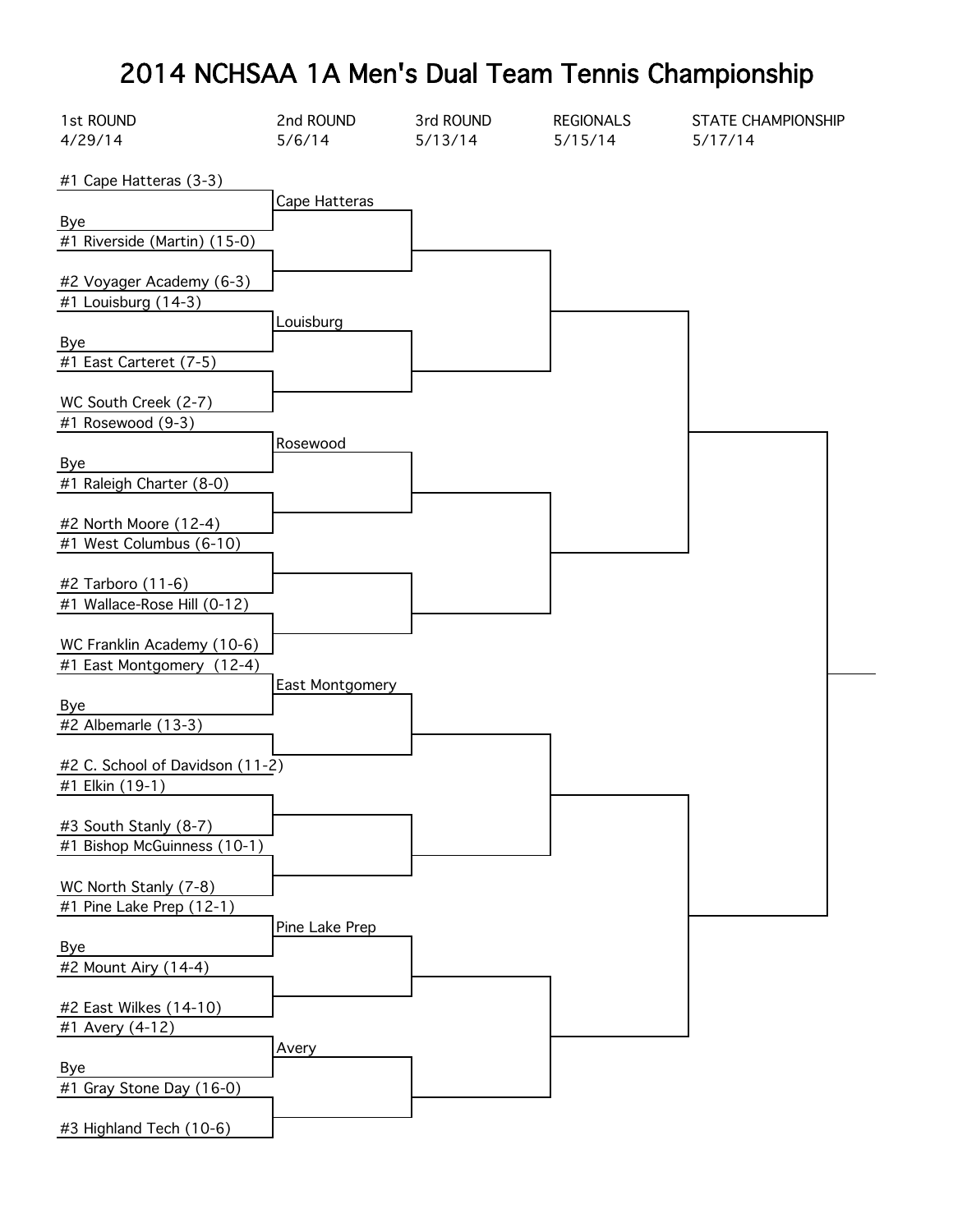## 2014 NCHSAA 2A Men's Dual Team Tennis Championship

| 1st ROUND<br>4/29/14                                 | 2nd ROUND<br>5/6/14 | 3rd ROUND<br>5/13/14 | <b>REGIONALS</b><br>5/15/14 | <b>STATE CHAMPIONSHIP</b><br>5/17/14 |
|------------------------------------------------------|---------------------|----------------------|-----------------------------|--------------------------------------|
|                                                      |                     |                      |                             |                                      |
| #1 Clinton (7-3)                                     |                     |                      |                             |                                      |
| WC East Duplin (10-7)                                |                     |                      |                             |                                      |
| #1 NCSSM (14-0)                                      |                     |                      |                             |                                      |
| #2 Randleman (7-4)                                   |                     |                      |                             |                                      |
| #1 Washington (19-1)                                 |                     |                      |                             |                                      |
|                                                      |                     |                      |                             |                                      |
| #2 Reidsville (13-4)<br>#1 Greene Central (19-1)     |                     |                      |                             |                                      |
|                                                      |                     |                      |                             |                                      |
| WC South Granville (9-5)                             |                     |                      |                             |                                      |
| #1 Trinity (9-2)                                     |                     |                      |                             |                                      |
| #2 DSA (12-2)                                        |                     |                      |                             |                                      |
| #1 Carrboro (19-2)                                   |                     |                      |                             |                                      |
| #2 North Johnston (12-6)                             |                     |                      |                             |                                      |
| #1 First Flight (9-2)                                |                     |                      |                             |                                      |
| #2 North Lenoir (15-4)                               |                     |                      |                             |                                      |
| #1 Red Springs (14-0)                                |                     |                      |                             |                                      |
| #1 Croatan (17-0)                                    |                     |                      |                             |                                      |
| #1 Lake Norman Charter (9-9)                         |                     |                      |                             |                                      |
|                                                      |                     |                      |                             |                                      |
| #1 Wilkes Central (20-4)<br>#1 Newton-Conover (11-3) |                     |                      |                             |                                      |
|                                                      |                     |                      |                             |                                      |
| #2 R-S Central (6-8)<br>#1 West Stokes (20-2)        |                     |                      |                             |                                      |
|                                                      |                     |                      |                             |                                      |
| #2 West Davidson (11-3)                              |                     |                      |                             |                                      |
| #1 Central Academy (22-3)                            |                     |                      |                             |                                      |
| WC Lincolnton (5-3)                                  |                     |                      |                             |                                      |
| #1 Salisbury (15-0)                                  |                     |                      |                             |                                      |
| #2 West Stanly (15-7)                                |                     |                      |                             |                                      |
| #1 Brevard (14-0)                                    |                     |                      |                             |                                      |
| WC Owen (12-4)                                       |                     |                      |                             |                                      |
| #1 Shelby (12-2)                                     |                     |                      |                             |                                      |
| #2 Surry Central (14-8)                              |                     |                      |                             |                                      |
| #1 Hendersonville (19-0)                             |                     |                      |                             |                                      |
|                                                      |                     |                      |                             |                                      |
| #2 Bandys (8-4)                                      |                     |                      |                             |                                      |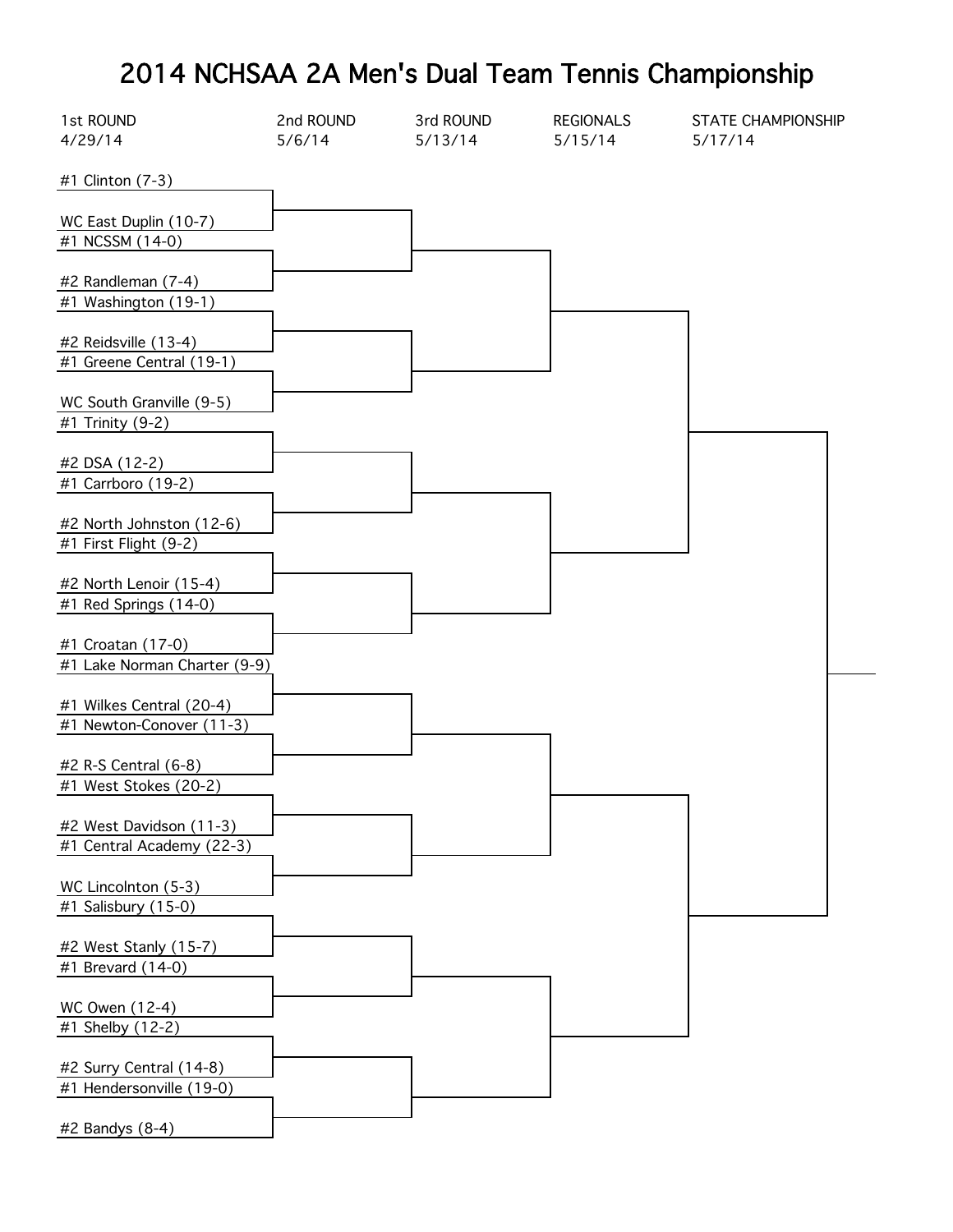## 2014 NCHSAA 3A Men's Dual Team Tennis Championship

| 1st ROUND<br>4/29/14                                   | 2nd ROUND<br>5/6/14 | 3rd ROUND<br>5/13/14 | <b>REGIONALS</b><br>5/15/14 | <b>STATE CHAMPIONSHIP</b><br>5/17/14 |  |
|--------------------------------------------------------|---------------------|----------------------|-----------------------------|--------------------------------------|--|
| #1 Jacksonville (14-0)                                 |                     |                      |                             |                                      |  |
| #1 South Brunswick (14-5)<br>#1 Terry Sanford (10-0)   |                     |                      |                             |                                      |  |
| #2 Chapel Hill (14-4)<br>#1 Southern Nash (19-4)       |                     |                      |                             |                                      |  |
| #2 Western Alamance (16-2)<br>#1 Corinth-Holders (9-2) |                     |                      |                             |                                      |  |
| #2 Asheboro (11-6)<br>#1 C.B. Aycock (8-7)             |                     |                      |                             |                                      |  |
| #2 West Carteret (11-3)<br>#1 Cardinal Gibbons (20-4)  |                     |                      |                             |                                      |  |
| #2 Fike (19-6)<br>#1 Northern Guilford (16-3)          |                     |                      |                             |                                      |  |
| #2 Union Pines (11-4)<br>#1 Western Guilford (11-3)    |                     |                      |                             |                                      |  |
| #2 Cleveland (10-2)<br>#1 Marvin Ridge (22-2)          |                     |                      |                             |                                      |  |
| WC Jesse Carson (6-3)<br>#1 East Rowan (10-2)          |                     |                      |                             |                                      |  |
| #2 Hibriten (6-4)<br>#1 Statesville (11-3)             |                     |                      |                             |                                      |  |
| #2 Asheville (12-13)<br>#1 Ashbrook (20-1)             |                     |                      |                             |                                      |  |
| #2 East Henderson (8-7)<br>#1 Kings Mountain (16-0)    |                     |                      |                             |                                      |  |
| #2 Weddington (16-5)<br>#1 Hickory (9-3)               |                     |                      |                             |                                      |  |
| #2 Central Cabarrus (10-1)<br>#1 A.C. Reynolds (19-10) |                     |                      |                             |                                      |  |
| #2 South Iredell (11-4)<br>#1 West Henderson (10-7)    |                     |                      |                             |                                      |  |
| #2 Forestview (13-4)                                   |                     |                      |                             |                                      |  |